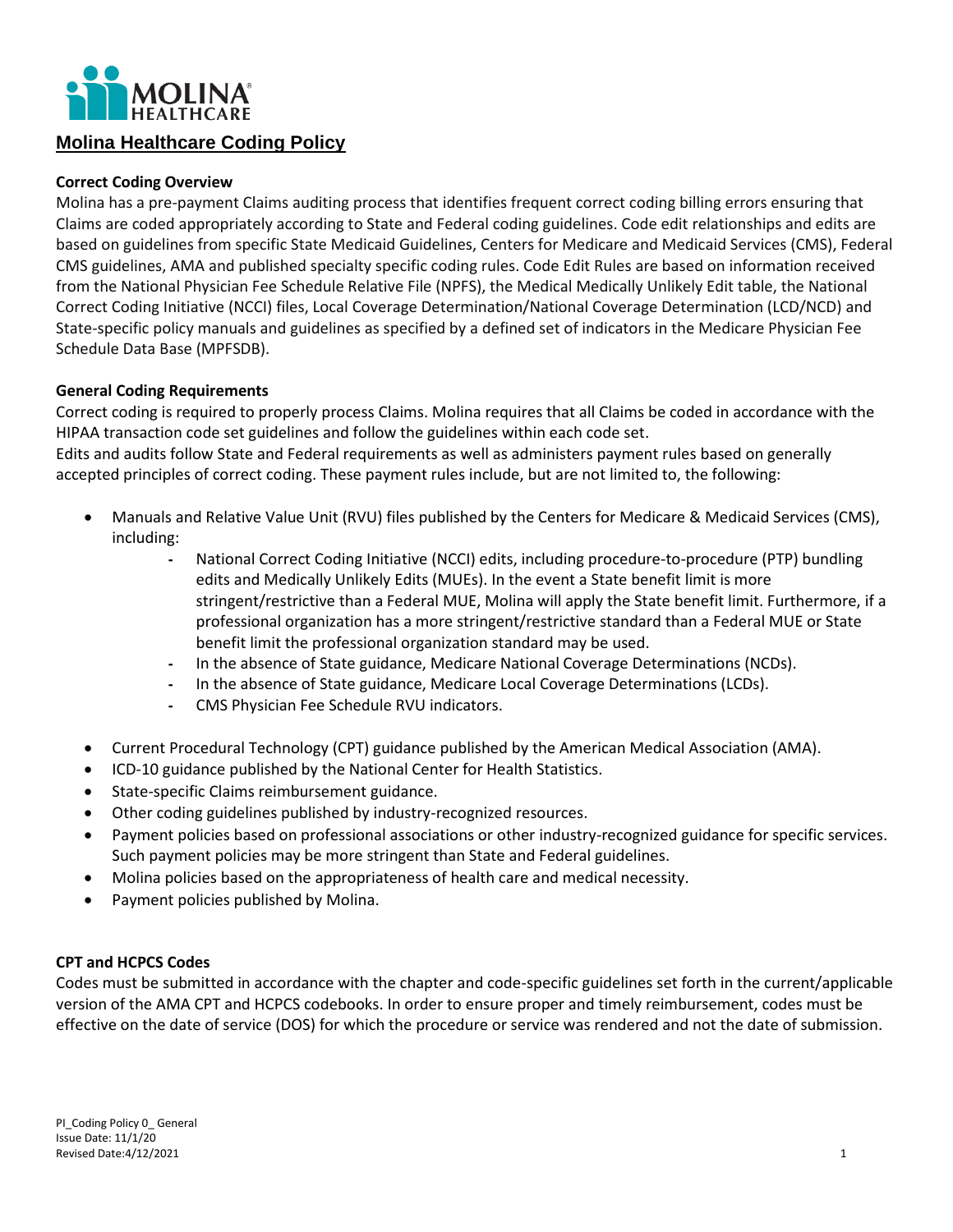

## **Modifiers**

Modifiers consist of two (2) alphanumeric characters and are appended to HCPCS/CPT codes to provide additional information about the services rendered. Modifiers may be appended only if the clinical circumstances justify the use of the modifier(s). For example, modifiers may be used to indicate whether a:

- Service or procedure has a professional component.
- Service or procedure has a technical component.
- Service or procedure was performed by more than one physician.
- Unilateral procedure was performed.
- Bilateral procedure was performed.
- Service or procedure was provided more than once.
- Only part of a service was performed.

For a complete listing of modifiers and their appropriate use, consult the AMA CPT and the HCPCS code books.

## **ICD-10-CM/PCS Codes**

Molina utilizes International Classification of Diseases, 10<sup>th</sup> Revision, Clinical Modification (ICD-10-CM) and International Classification of Diseases 10th Revision, Procedure Coding System (ICD-10-PCS) billing rules and will deny Claims that do not meet Molina's ICD-10 Claim Submission Guidelines. To ensure proper and timely reimbursement, codes must be effective on the dates of service (DOS) for which the procedure or service was rendered and not the date of submission. Refer to the ICD-10 CM/PCS Official Guidelines for Coding and Reporting on the proper assignment of principal and additional diagnosis codes.

## **Place of Service (POS) Codes**

Place of Service Codes (POS) are two-digit codes placed on health care professional Claims (CMS 1500) to indicate the setting in which a service was provided. CMS maintains POS codes used throughout the health care industry. The POS should be indicative of where that specific procedure/service was rendered. If billing multiple lines, each line should indicate the POS for the procedure/service on that line.

## **National Correct Coding Initiative (NCCI)**

CMS has directed all Federal agencies to implement NCCI as policy in support of Section 6507 of the Patient Affordable Care Act of March 23, 2010. Molina Healthcare, Inc. uses NCCI standard payment methodologies.

NCCI Procedure to Procedure edits prevent inappropriate payment of services that should not be bundled or billed together and to promote correct coding practices. Based on NCCI Coding Manual and CPT guidelines, some services/procedures performed in conjunction with an evaluation and management (E&M) code will bundle into the procedure when performed by same physician and separate reimbursement will not be allowed if the sole purpose for the visit is to perform the procedures.

NCCI editing also includes Medically Unlikely Edits (MUEs) which prevent payment for an inappropriate number/quantity of the same service on a single day. An MUE for a HCPCS/CPT code is the maximum number of units of service under most circumstances reportable by the same Provider for the same patient on the same date of service. Providers must correctly report the most comprehensive CPT code that describes the service performed, including the most appropriate modifier when required.